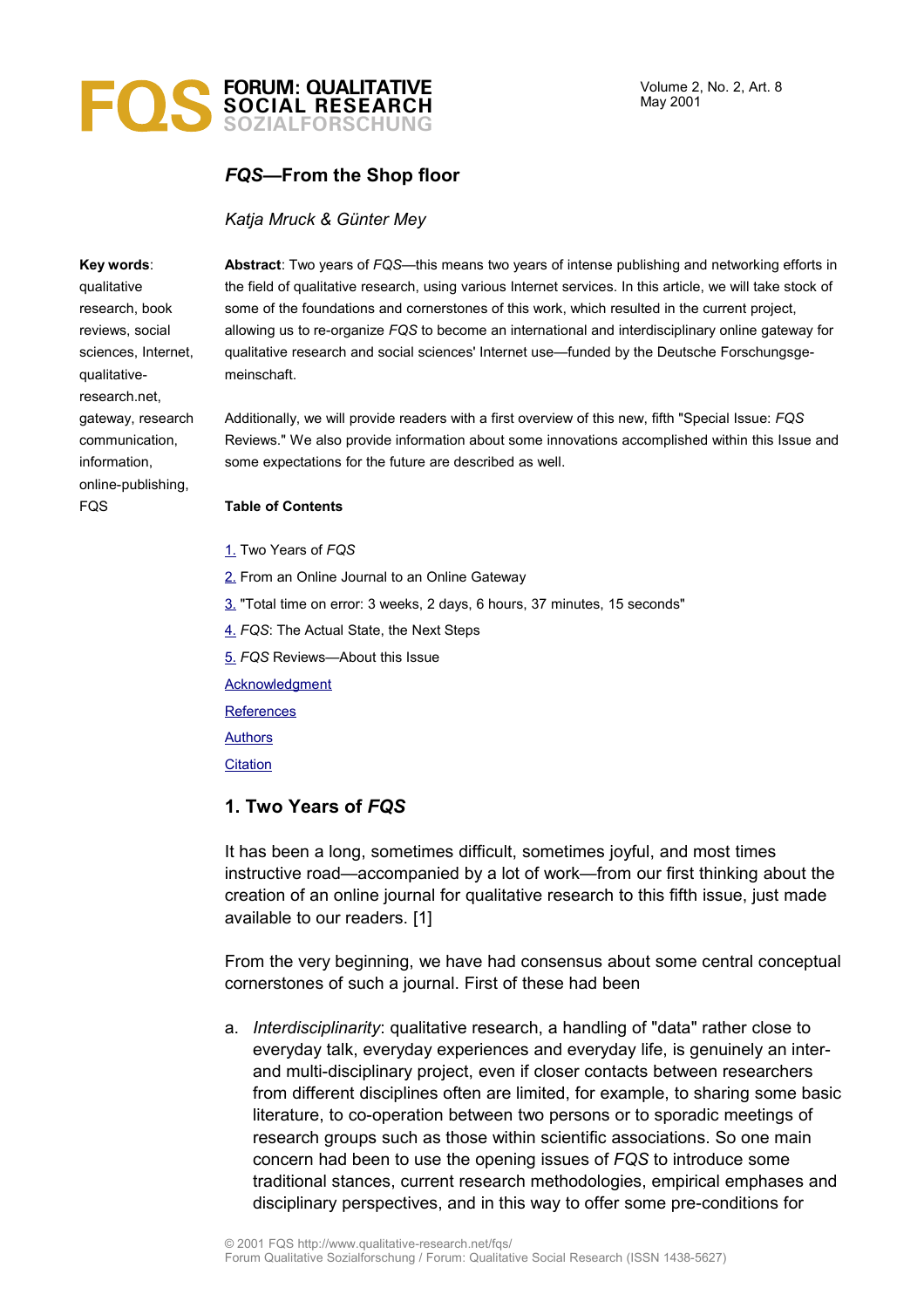researchers from different disciplines to contact each other about *directly* e.g. by comments on the published texts through using our discussion board. [2]

- b. *Internationality*: Although, unfortunately, qualitative research in most countries and disciplines still seems to be limited to a rather marginal role in respect to the mostly quantitatively oriented mainstream, qualitative research, nevertheless, often is sharing some tacit fixations with this mainstream. If you take, for example, a look at international acceptance and reputation, at the presence or absence of researchers in important discourses etc., the core of qualitative research seems to be also dominated by the white male, Englishlanguage and, more concretely, the North American  $1$  domain. Obviously, there is at least one more gender, many more colors, languages and many (national) "Gestalten." Another important idea has been to use *FQS* to introduce the own perspective to others, vice versa to learn from and about the "Other/Strange," and eventually also to initiate closer contact, familiarity, and exchange within this heterogeneity. [3]
- c. *The Internet as a resource for social scientists*: This meant—besides our wish to use the Internet for systematically promoting the interdisciplinary/international distribution and networking of qualitative research—first of all, mainly theoretical considerations about the possibility that the fast publishing and the flexible use of space could lead to important changes in comparison to the contents, design, and ways of distributing/accessing traditional print media. (For a more detailed description of *FQS*' beginnings see MRUCK 2000a.) [4]

Trying to evaluate the state of our work from today's perspective, our idea to support the interdisciplinary character of qualitative research turned out quite well: there have been five *FQS*-Issues; this means about 170 contributions from authors belonging to more than twenty different disciplines, although there are obviously some main focuses within psychology, sociology, educational sciences and anthropology/ethnology.<sup>[2](#page-1-1)</sup> One issue, introducing [German Qualitative](http://www.qualitative-research.net/fqs/fqs-e/inhalt2-00-e.htm) [Psychology](http://www.qualitative-research.net/fqs/fqs-e/inhalt2-00-e.htm) to an international audience, was published in June 2000; in the Autumn of 2001, an issue about [Cultural Sciences](http://www.qualitative-research.net/fqs/fqs-e/inhalt3-01-e.htm) will follow, and in Spring of 2002, an issue about [Criminology](http://www.qualitative-research.net/fqs/fqs-e/inhalt1-02-e.htm) is planned. [5]

Also, some first steps to establish *FQS* as an *international project* have been successful: More than 110 Texts are available online in the German language and an equal amount in the English language. This represents an enormous project, not only quantitatively—to which authors from about 25 countries contributed (again, with focuses especially in Germany, followed by Great Britain, the United States, Canada, Austria and Switzerland)—, but also from many authors who come from countries which up to that point had been more or less

<span id="page-1-0"></span><sup>1</sup> This is especially obvious if one takes a look at "The Handbook of Qualitative Research" edited by Norman K. DENZIN and Yvonna S. LINCOLN, published in its second edition in 2000, and because of many good reasons an authoritative source for qualitative researchers: More than 75% of all authors, contributing to this edition, came from North American universities.

<span id="page-1-1"></span><sup>2</sup> These disciplinary focuses we are sharing with the before mentioned handbook from DENZIN and LINCOLN, though with a partly different weighting: About 70% of the authors who participated in the handbook belong to the disciplines just mentioned.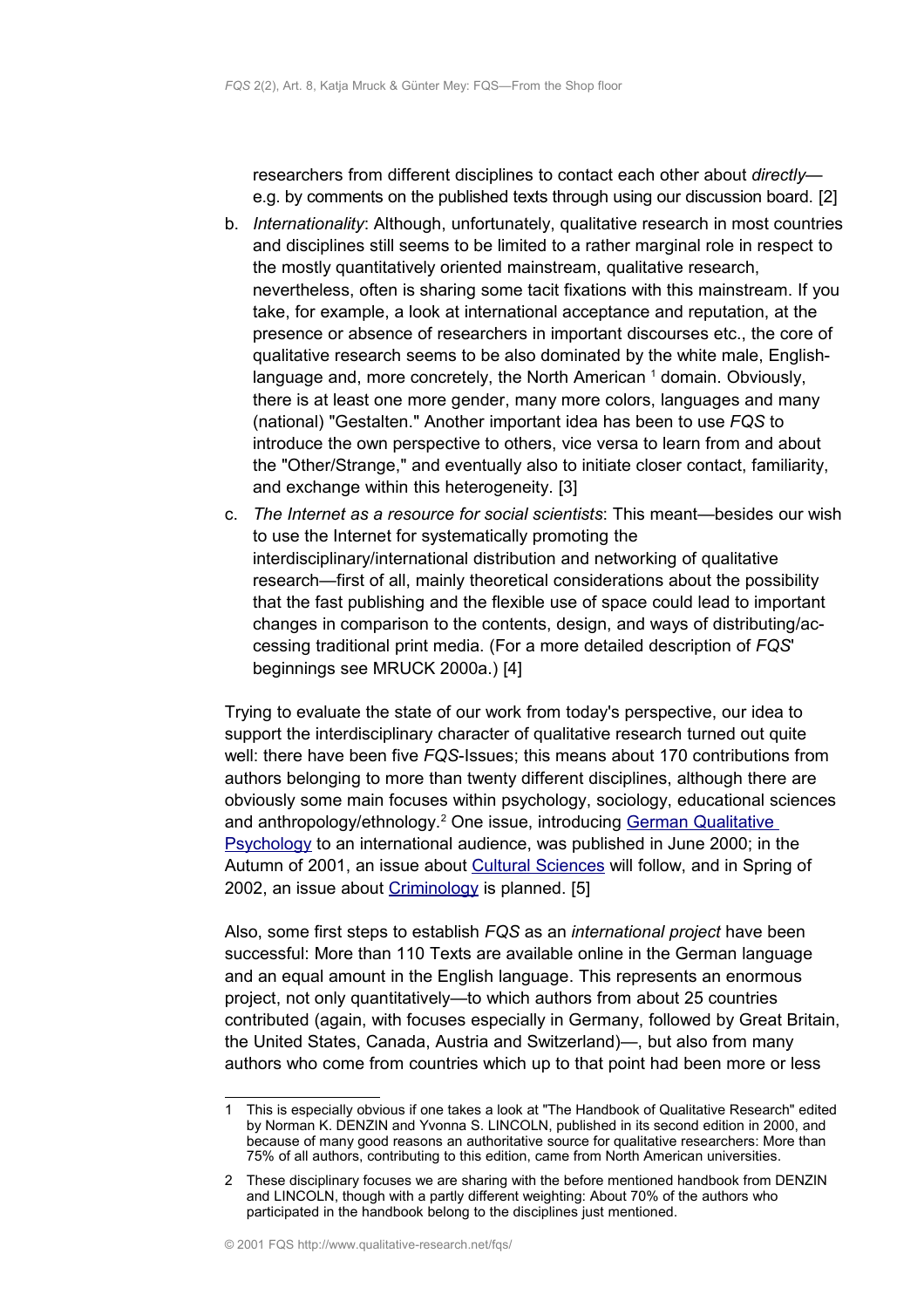blank areas on our personal maps of qualitative research. In the meantime, about 1,200 persons subscribed to the newsletter that we are using once a month to inform readers about *FQS*. These subscribers come from Argentina, Armenia, Australia, Austria, Belgium, Brasilia, Canada, Chile, China, Columbia, Costa Rica, Denmark, the Dominican Republic, Egypt, Finland, France, Germany, Greece, Greenland, Great Britain, Guatemala, Hungary, India, Indonesia, Iran, Island, Israel, Italy, Jamaica, Lebanon, Lithuania, Malaysia, Mauritius, Mexico, Nepal, the Netherlands, New Zealand, Nicaragua, Pakistan, Philippines, Poland, Portugal, Puerto Rico, Russia, Slovenia, South African Republic, South Korea, Spain, Sweden, Switzerland, Thailand, Turkey, Uruguay, the USA, Venezuela and Zambia. Additionally, some readers have joined us from nations with a very poor Internet presence or whose geographical details are less known and who are using the big international mail services to contact us. We mention our subscribers' national identities in such a detailed way not only because we are proud that so many people from so many countries are using and appreciating our work—for sure we are proud about this, and we continue to enjoy all the feedback that reaches us at *FQS*. This feedback has, from the very beginning, encouraged us to carry on, even through some very difficult phases of our work! Another more important reason to list the countries is our respect for and surprise at the Internet medium itself and its enormous potential for inter-relating (particularly for the field of qualitative researchers). This represents a potential we have just started to recognize and begin to tap in just some of its features so far. [6]

In addition, we have noticed, for some months now, an increasing number of persons contacting us or subscribing to the *FQS* newsletter who do not belong to the more narrow field of academic research, but are working in other fields, for example, in social or community institutions or within commercial (research) institutes. Somewhat more sobering is the *active* participation of female users: Though about 45% of the subscribers of our newsletter are female, and although the number of female authors participating in two issues—namely *FQS* 1(1) and *FQS* 1(3)—has been 42% and 46% respectively, in *FQS* 1(2) only 32% participated and in *FQS* 2(1) only 23%; in the current issue also only 25% of contributors of articles were women. Similarly, our Editorial Board is over-represented with more than 75% being male colleagues.<sup>[3](#page-2-0)</sup> Though we are familiar with such gender imbalances elsewhere from our everyday life in society as well as in our work as scientists, clearly, this is not how we like things to be. To support additional ways of participation for groups yet underrepresented and to correct these inequities by a careful and encouraging policy will be one of our main tasks for the near future. [7]

<span id="page-2-0"></span><sup>3</sup> Some comparisons: While about 70% male compared to about 30% female authors contributed to the handbook of DENZIN and LINCOLN, this relation is even more worse if German handbooks are compared: Only about 1/5 female authors participated in "Biographische Methoden in den Humanwissenschaften" (edited by Gerd JÜTTEMANN & Hans THOMAE 1999), the same proves true for "Qualitative Forschung. Ein Handbuch", edited by Uwe FLICK, Ernst von KARDORFF and Ines STEINKE (2000). An obviously positive exception compared to this gender imbalance is the "Handbuch erziehungswissenschaftliche Biographieforschung" (edited by Heinz-Hermann KRÜGER and Winfried MAROTZKI 1999) cause the share of female authors is nearly 40%.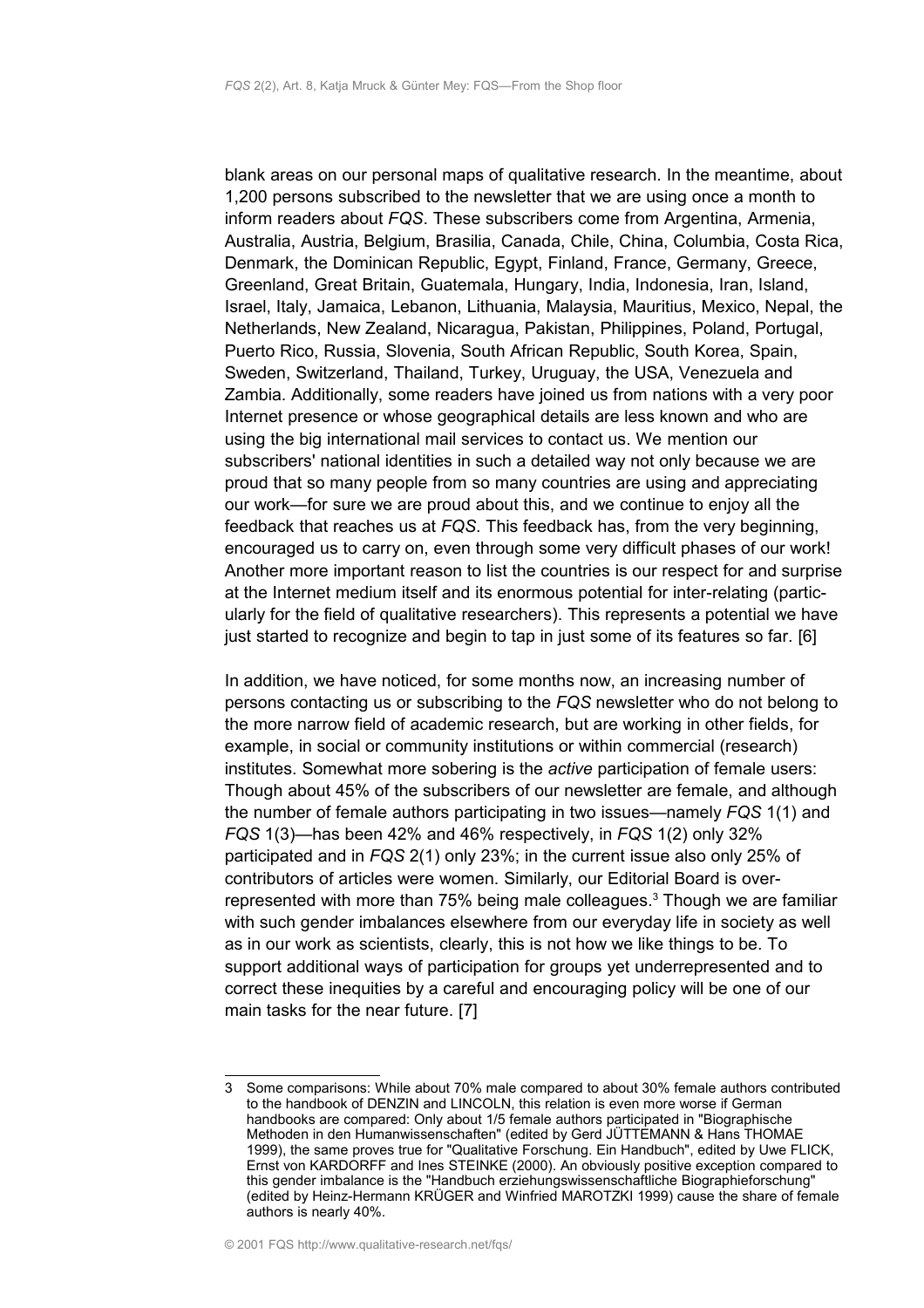All in all, the above summary shows in a very impressive way the important role the Internet can play as a networking and supportive medium and to an extent that we had never been able to imagine in the beginning of our work. So from our own national perspective and coming from a psychology background, we ourselves were able to get in close contact with sociologists, educational scientists, historians and many other colleagues from different disciplines. The same proves true for current or planned cooperation with institutions or with single qualitative researchers in other countries (this cooperation will in the future also affect the inner organization of *FQS*, see [Section 4\)](#page-7-0). It seems also worth mentioning that these contacts are not limited to textual material or to virtual communication. Even while publishing the first issue in January 2000, it was "[m]ostly surprising to ourselves ... how short online contacts can lead to online cooperation (and sometimes friendships), some of them also producing offline meetings and cooperation" (MRUCK 2000a, para.10). Besides organizing, for example, workshops with colleagues, we especially enjoyed German and British visitors in the early days and remember mussels and sparkling wine in Cologne, interpretive work in a fish restaurant near the Hamburg harbor, times of contemplation and long walks through Magdeburg, problem-centered talks in a Thai ambiance or in a Berlin kitchen, or, more recently, serious and amusing stuff between disciplines and nationalities in a Turkish restaurant during a Kassel conference, or accompanying an American friend and colleague through some Chinese and other passions, or British-German alliances while enjoying wonderful North American food in a somehow dreary Berlin neighborhood. Developing *FQS* successively not only means supporting distribution, acceptance, and networking in the field of qualitative research, but also the exchange, cooperation, and sometimes also the friendship between concrete persons/researchers. [8]

*FQS* as an online medium additionally invokes our awareness of our own having been socialized by print-media and their rituals, and of one's own resistance to change. So we are trying time and again to detach *FQS* from traditional frameworks, without giving up things that have proved their worth, but rather adjusting such proven concepts and procedures in a new way to the special qualities of the Internet (see, for example, our considerations about Peer-Review; PENICHE & BERGOLD 2000). Certainly, our experimentation has just begun to get started and some actual consequences may be found by the reader even in this issue. For example, we have started to separate the design of Adobe and HTML files: while we are trying to use the hyperlink structure for the HTML files more than we did in former issues (see especially the contribution from [Michael](http://www.qualitative-research.net/fqs-texte/2-01/2-01review-roth-e.htm) [ROTH\)](http://www.qualitative-research.net/fqs-texte/2-01/2-01review-roth-e.htm), we also have prepared the Adobe files more closely reflecting more traditional media format and reading habits than we did before. This represents a way of "flexibilization," one that we surely will continue in the future. [9]

Another important point necessary to mention while balancing two years *FQS* is our decision for a broad international and interdisciplinary accessibility—all full texts are available free. As already mentioned in our [concept:](http://www.qualitative-research.net/fqs/fqs-e/info-e.htm) "from the very beginning we thought [paid subscription] ... to be an anachronism ... in view of the most precious potential of the Internet: cooperating worldwide and informing each other about qualitative research in different (sub-) cultures". As it has been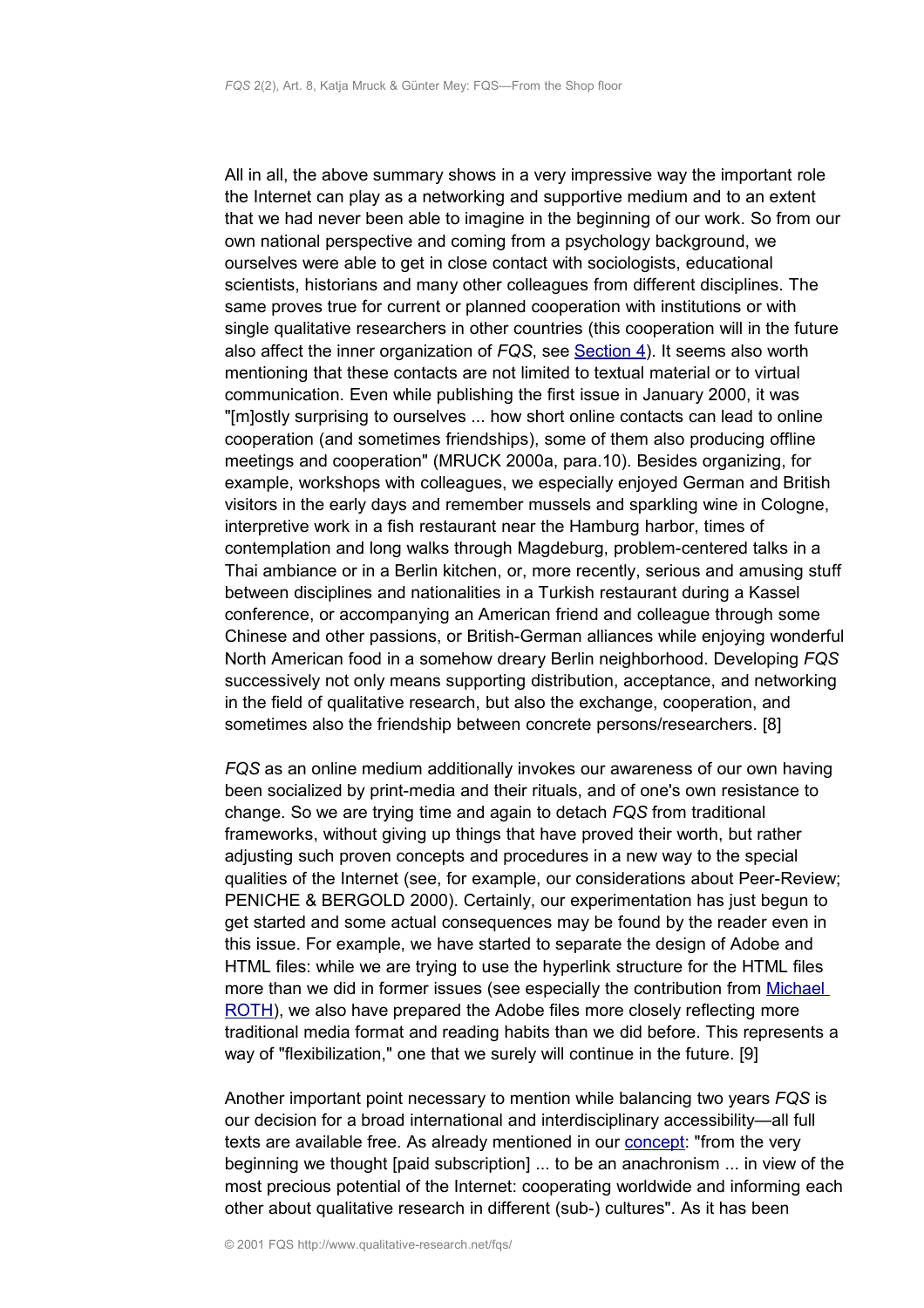necessary, nevertheless, to secure the financial base of our work permanently, we, (the persons involved in *FQS* and its development from its beginning in 1999 —including especially Franz BREUER, Clemens POVEL and Jarg BERGOLD), decided in the Spring of 2000 to collaborate with the [Zentrum für Qualitative](http://www.zbbs.de/) Bildungs-, Beratungs- und Sozialforschung ("Center for Qualitative Educational, Counseling and Social Research"). First of all, this collaboration helped to provide an office and computers through the University of Magdeburg and support from its computer center. Additionally, an application was made for funding for *FQS* and additional planned resources for qualitative researchers through cooperation between the Free University of Berlin and the University of Magdeburg. [10]

## <span id="page-4-0"></span>**2. From an Online Journal to an Online Gateway**

The first draft of the application for a pilot project "Ausbau der wissenschaftlichen Online-Zeitschrift *Forum Qualitative Sozialforschung / Forum: Qualitative Social Research* (*FQS*) zum Informations-, Kommunikations- und Vernetzungsportal *qualitative-research.net* [Extending the scientific journal *Forum Qualitative Sozialforschung / Forum: Qualitative Social Research* (*FQS*) into the information, communication and networking gateway *qualitative-research.net*]" was submitted to the Deutsche Forschungsgemeinschaft (Gruppe Wissenschaftliches Bibliothekswesen im Förderschwerpunkt "Informations-Infrastrukturen für netzbasierte Forschungskooperation und digitale Publikation") on April 15, 2000.<sup>[4](#page-4-1)</sup> In June we were informed that this first draft had not been accepted, and we were invited to send a revised version: In revising our application, we were asked to take special care to secure the acceptance of the project within the German "Fachcommunity" (i.e. special sections within German scientific associations), to restrict our concept to the original gateway functions (future projects e.g. on qualitative online research or online teaching might eventually be included at a later point in time) and to put forward suggestions concerning its long term institutionalization. Besides revising the proposal, we thus set off a large number of dialogues, for example with representatives of qualitative sections and groups within various German scientific associations to initiate future cooperation. The libraries and computer centers both of the Free University of Berlin and of the University of Magdeburg agreed to provide permanent support and cooperation. Because of the great number of the negotiations necessary, the new proposal was submitted to the DFG at the beginning of November 2000. The core of the project now was

"to develop an online-gateway for qualitative research and Internet use. Starting with offers already existing—especially with the online journal *Forum Qualitative Sozialforschung / Forum: Qualitative Social Research* (*FQS*)—information and communication resources for qualitative researchers will be systematically collected, developed, evaluated and implemented permanently. Under a national perspective, *qualitative-research.net* should become the central online access for qualitative research, continuously collaborating with different scientific associations (e.g. in the

<span id="page-4-1"></span><sup>4</sup> DFG (Deutsche Forschungsgemeinschaft) "is the central public funding organization for academic research in Germany. DFG is thus comparable to a Research Council (in British and western European terminology) or a (national) Research Foundation (in American and far eastern terminology)". For more information see [http://www.dfg.de/english/index.html.](http://www.dfg.de/english/index.html)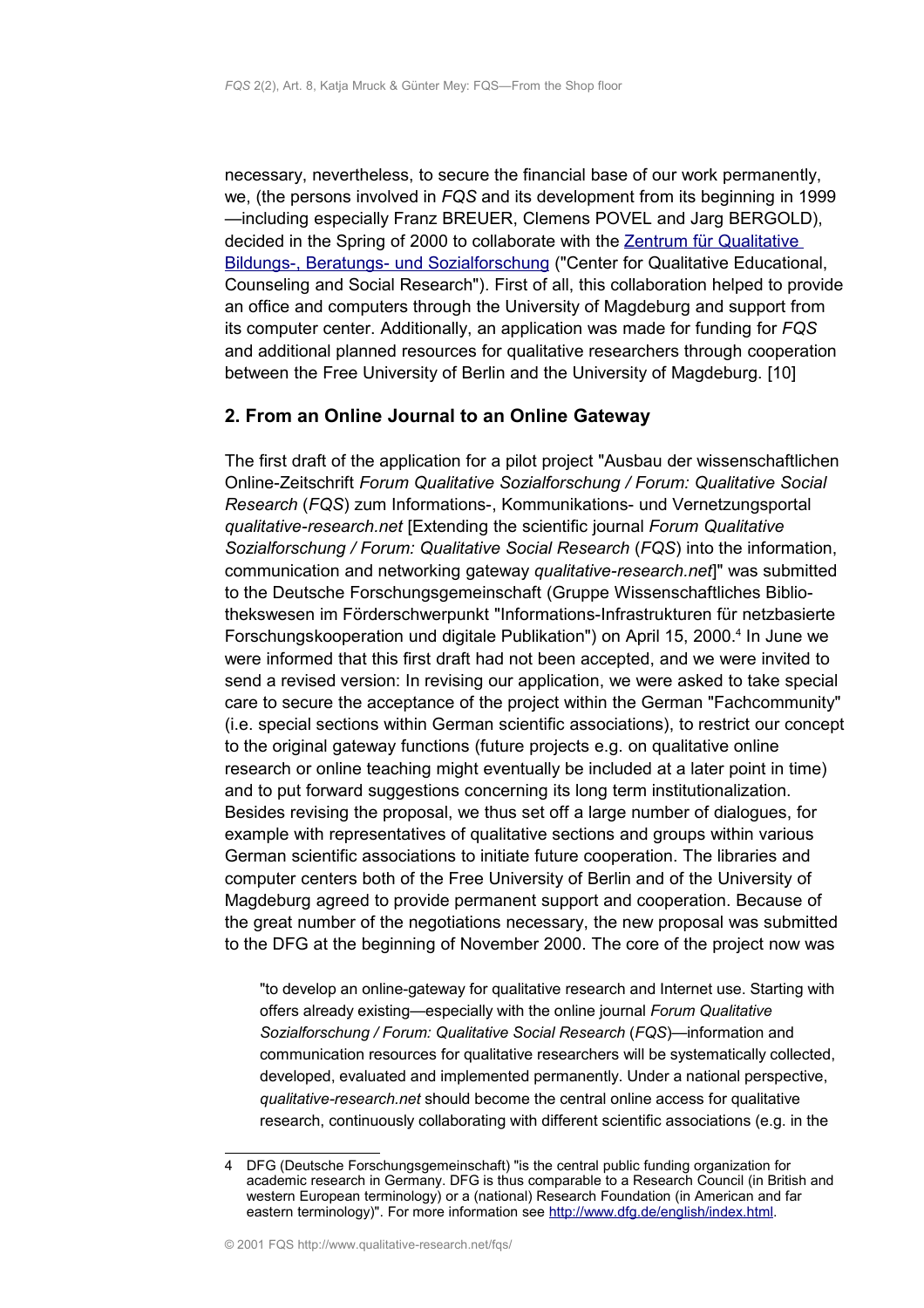educational sciences, psychology, sociology). As the gateway will be accessible in two languages at a minimum, this also should help German language researchers to access international resources and to participate in international discourses, and vice versa to support the knowledge about and acknowledgement of German qualitative research in other countries". [11]

In the middle of December, new negotiations became necessary as in the meantime one DFG reviewer had put forward possible objections. Somewhat to our surprise, the reviewer was worried that the proposal to dedicate *FQS* and the planned online gateway to qualitative research as a whole was made as a matter of form only, while in fact we were planning to limit our work to biographical research. Fortunately, it was easily shown that this was not the case, considering the pluralistic and encompassing profile *FQS* had already established for itself. Additionally we were asked to adjust the planned project to the already existing map/infrastructure of institutions for social scientists. [12]

Based upon this request, we also initiated additional contacts reaching beyond the field of qualitative research proper. First dialogues e.g. with the Informationszentrum Sozialwissenschaften resulted in our shared interest to stay in touch in order to prevent any unnecessary redundancies, additionally we will check if the systems of classifications and the hierarchies already in use suit—at least in part—our and our users needs. This should be one way to work against a possible diffusion of information/knowledge. [13]

Having made our statement concerning our dedication to qualitative research in general and provided information about our starting dialogues with other German social sciences information gateways not belonging directly to the field of qualitative research, the evaluation of our application was continued in December 2000. At the beginning of June 2001, it reached a happy conclusion, or, considering the work already done: it will allow a hopefully positive continuing of our work—the DFG will fund *qualitative-research.net*. [14]

It might be immediately evident that such a long process, in which *FQS* depended on volunteer and unpaid work of different persons, also claimed some victims. Waiting many months for the DFG decision, being unsure what this decision would be, diminishing resources on the side of those running and financing this project on the basis of their private means—all this also resulted in some tensions among the *FQS* staff (for some—probably unavoidable—differences between traditional institutions, their representatives and their way of acting and decision making on the one hand and the necessities of working in and with the Internet on the other hand, see e.g. MRUCK 2000b). This already difficult situation reached its peak in April 2001: for more than three weeks *FQS* was not accessible at its regular Internet address. [15]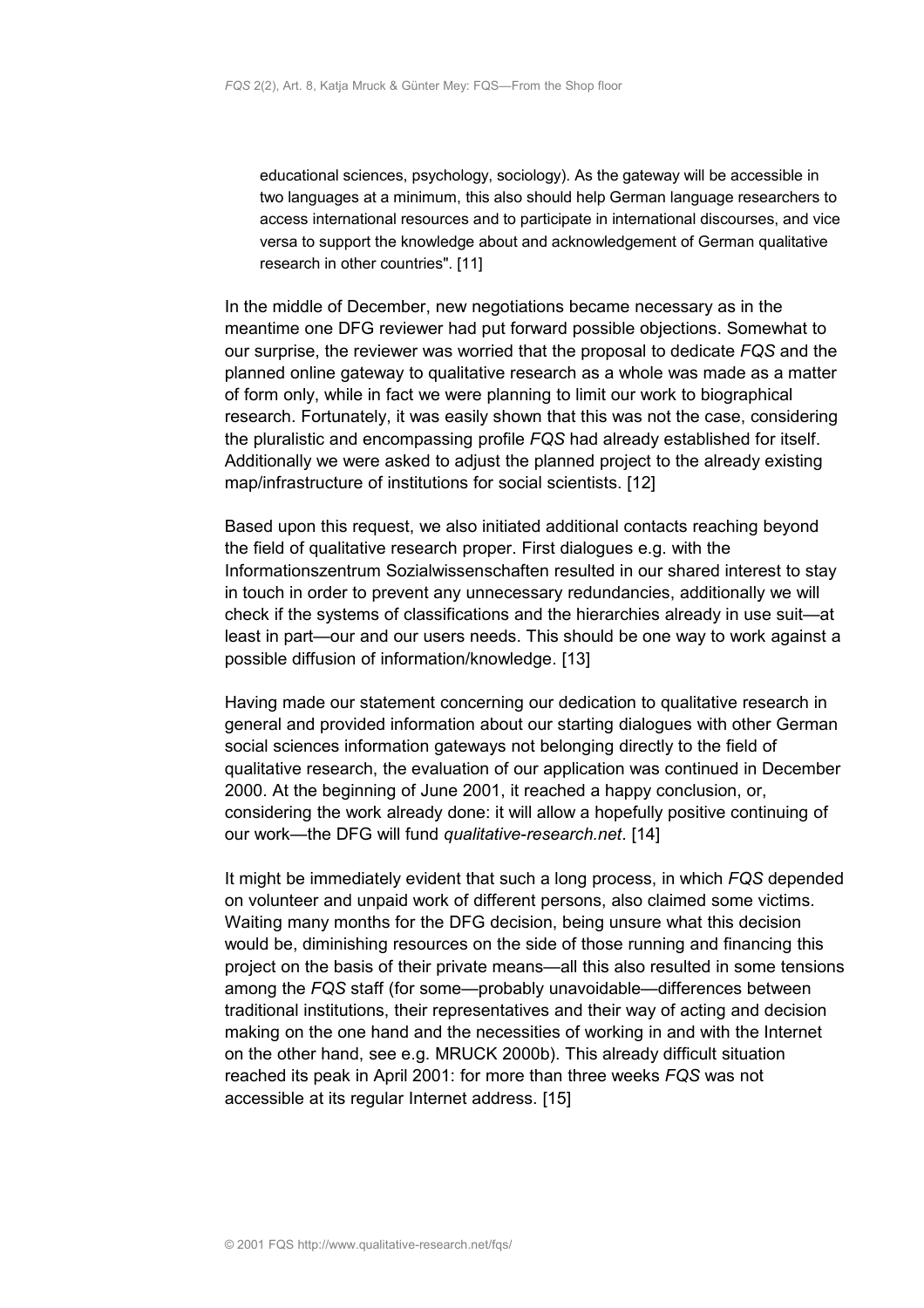## <span id="page-6-0"></span>**3. "Total time on error: 3 weeks, 2 days, 6 hours, 37 minutes, 15 seconds"**

This is the message we received from the web site monitoring service [Internet](http://www.internetseer.com/) [Seer](http://www.internetseer.com/) concerning the English starting page of *FQS* on Friday, the 27th of April just before 6 p.m.; shortly afterwards this was followed by the news concerning the German starting page: that after "3 weeks, 2 days, 12 hours, 52 minutes, 52 seconds" on error, *FQS* was finally accessible again regularly at *qualitativeresearch.net*. [16]

The whole of April was filled with innumerable bureaucratic transactions in order to get access again to *qualitative-research.net* for us and for our readers:

- Since the 1st of April any ftp-access to *qualitative-research.net* failed, thus we had no chance to change or update information for the domain or for *FQS*. Any attempt to reach the provider by mail, phone or fax and to ask for an access free of faults again likewise failed.
- On April 2nd there was also no http-access for several hours. Two days later, we sent a certified letter to the provider and requested that access to the domain again be secured immediately. Well, no response, instead, the URL was again not accessible from April 4–6. The certified letter was returned to us on April 15 as undeliverable.
- As of the 6th of April, the main site of the domain[—http://www.qualitative](http://www.qualitative-research.net/)[research.net—](http://www.qualitative-research.net/)was accessible again, containing advertisements from the provider and the short information that this new site was under construction and would be available soon—a text that would obviously seem very strange to our readers who were familiar with us—in some cases since 1999. If one attempted to reach any other site belonging to *FQS*, only an access error message appeared—which resulted in numerous requests by mail or phone which we received during the following weeks: readers were confused, some link collections deleted our address because it was not available any longer, authors asked because they had been contacted that the URL they mentioned e.g. in a printed text for their contribution, published in *FQS*, did not work, etc.
- On April 9 we sent a certified letter of cancellation to the provider, additionally asking him to acknowledge the planned provider change.<sup>[5](#page-6-1)</sup> This certified letter was also returned to us as not deliverable about two weeks later. [17]

<span id="page-6-1"></span><sup>5</sup> Offers in the Internet are identified by domain names. There are national registrars (e.g. *Denic* for .de-domains), international (.net-, .com-, .org- or .edu-) domains are registered by *Internic*. By this registration it is directed what server will be accessed, if—in our case—someone in the world visits *qualitative-research.net*. Domain name registration and web hosting are paid services, and if the name servers for a domain name should be changed, this must be registered. One step in this procedure is that the registrar asks the so called "Administrative Contact" (most times the domain owner) and the so called "Technical Contact" (the provider) for their "Acknowledge"-Statement—difficult in the case of a provider as silent as our one had been during April 2001.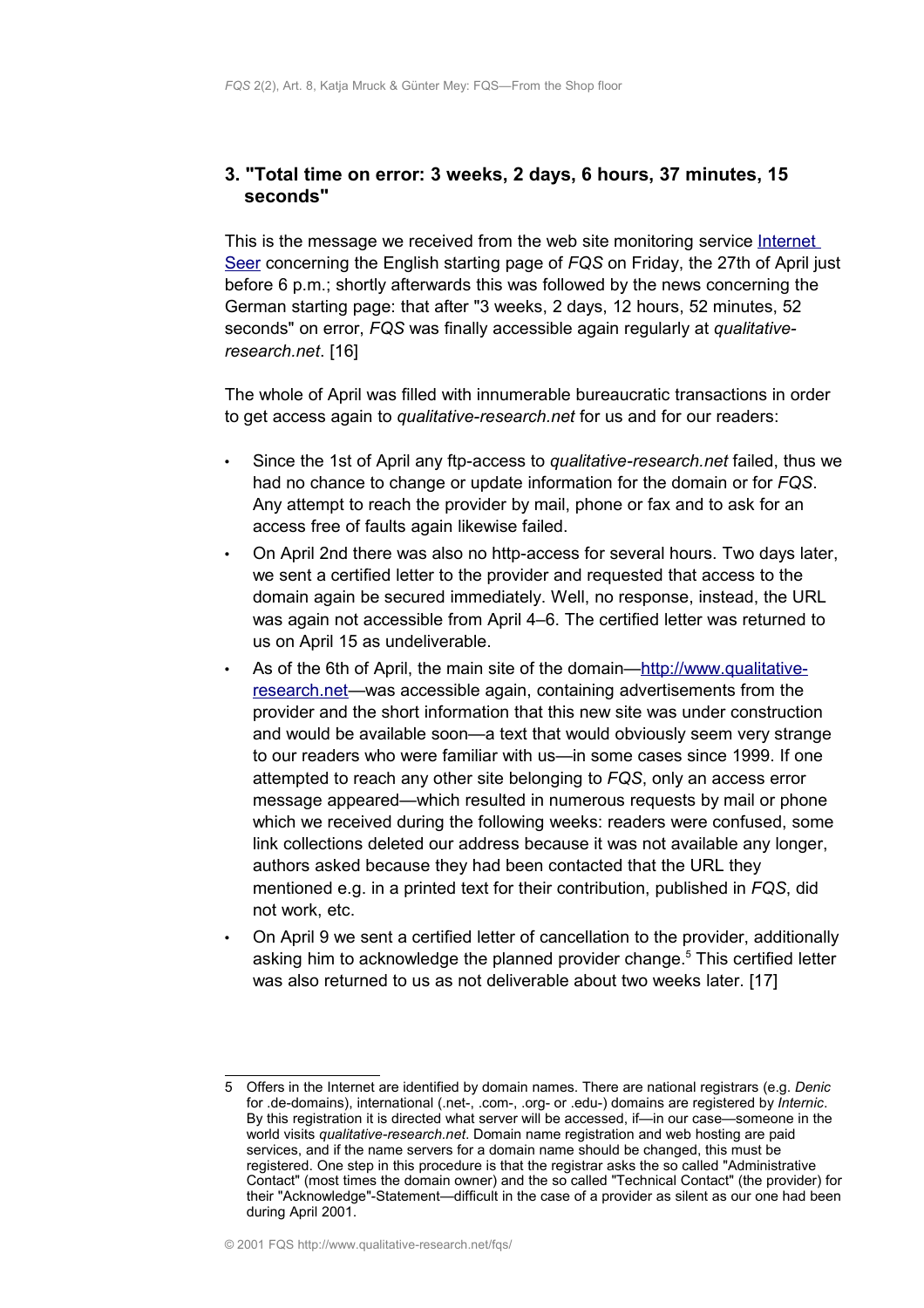As of the 6th of April we provided a provisional mirror site in cooperation with the Free University of Berlin to secure access to the *FQS* full texts. But even on April 25 those who tried to reach *qualitative-research.net* got the following message:

Dieses Kunden-Angebot befindet sich zur Zeit noch im Aufbau. Hier finden Sie nähere Informationen zu den [Provider-Name]-Tarifen Laut dem [Provider-Name] Counter sind Sie Besucher Nr. ... <sup>[6](#page-7-1)</sup> [18]

If one attempted to reach other sites (single contributions or e.g. the starting page of the English *FQS* version at [http://www.qualitative-research.net/fqs/fqs](http://www.qualitative-research.net/fqs/fqs-eng.htm)[eng.htm\)](http://www.qualitative-research.net/fqs/fqs-eng.htm), the message continued to be:

Not Found The requested URL /fqs-eng.htm was not found on this server. [19]

It took till the 26th of April to change the old name server registrations and point them to a new server making sure that everyone interested in accessing *FQS* did in fact reach *FQS*, and that we ourselves finally had access again to *qualitativeresearch.net* and the information available there. Our new provider is a very reliable one; in addition we prepared mirrors at the Free University of Berlin and at the University of Magdeburg, which are immediately accessible in the case of unexpected errors; further steps are in preparation with the DFG-project that we are starting at present. The former state of *FQS* could be fully reconstructed, only some postings at our discussion board were lost as they had been accessible only regionally at the old providers' server, and we do not have any access do these data as of April 1st. [20]

## <span id="page-7-0"></span>**4.** *FQS***: The Actual State, the Next Steps**

Over the past two years, *FQS* has evolved at a rate that is characteristic also for other (scientific) uses of the Internet. *FQS*—in the beginning planned as an online journal—now acts and is requested on a worldwide scale as a networking medium for qualitative research. This actual purpose will be supported and extended by establishing *qualitative-research.net* as an information gateway for qualitative research and Internet use in the social sciences. As *FQS*, it will be realized internationally and in an interdisciplinary form—some basic information will soon be available both in English and German language. Within *qualitativeresearch.net*, we plan to provide:

a. *Information*: There exists an important need for reliable information, covering all aspects of the work qualitative researchers are engaged in. Gaining knowledge about regional online or offline offers existing in different countries and disciplines should not depend on getting access to the one or other purely by accident. In order to close this gap, *qualitative-research.net* will systemically collect, evaluate and offer information relevant to the field of

<span id="page-7-1"></span><sup>6</sup> Not too easy to understand for the users not familiar with German: The message announced, that the customers site was under construction, gave a link to the provider's advertisement, and provided a counter.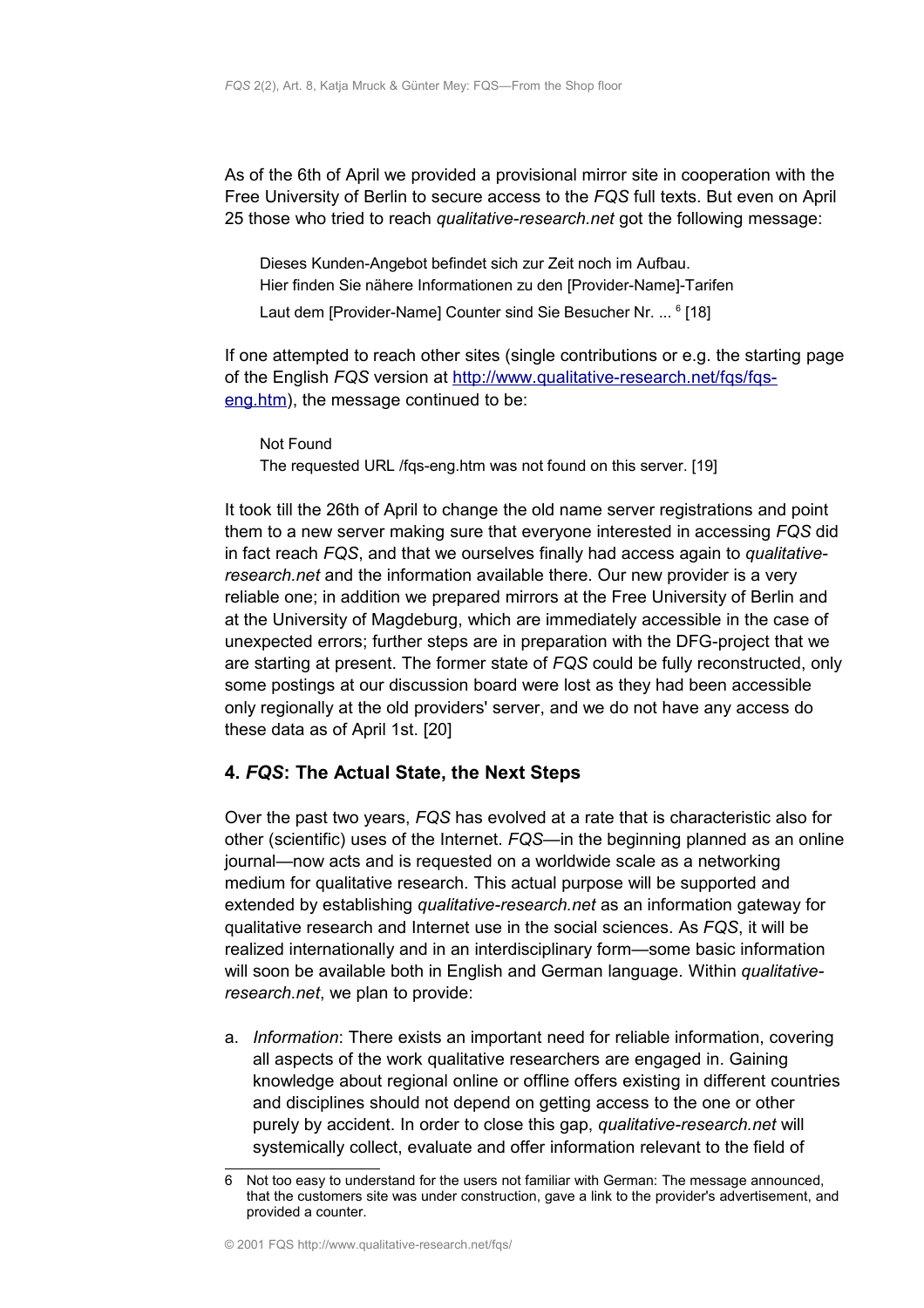qualitative research and Internet use which the users may access, supplement, and evaluate in their turn, if they wish to do so.

- b. *Communication*: In addition, *qualitative-research.net* together with international partners will gradually establish various communication resources for qualitative researchers (mailing lists, chats, discussion boards etc. will be available, adapted to the needs both of individual researchers and of research groups). Researchers not familiar with using the Internet and its services will be assisted dependent on their respective purposes and expertise.
- c. *Online-Publishing*: Moreover, all offers that are at present provided under the heading of *FQS* (single issues, single contributions, debates, reviews etc.), will become an integral part of *qualitative-research.net*. In addition to the English and German versions as they already exist, a Spanish *FQS*-version will be developed together with colleagues from Latin America; this Spanish version will likewise become part of the planned online gateway.



Fig. 1: A short summary of the planned offerings of *qualitative-research.net* [21]

To make sure that all information relevant and of interest to qualitative researchers will ultimately be available and usable at *qualitative-research.net*, we are collaborating with many German and international partners. To realize *qualitative-research.net* as the *central German online base for qualitative researchers* we continue to cooperate with those colleagues who are already part of the *FQS*' Editorial Board as well as with individual researchers from various German universities who supported our application to the DFG. In addition, we have also established cooperation with representatives of qualitative groups or sections within German scientific associations, who will systematically be involved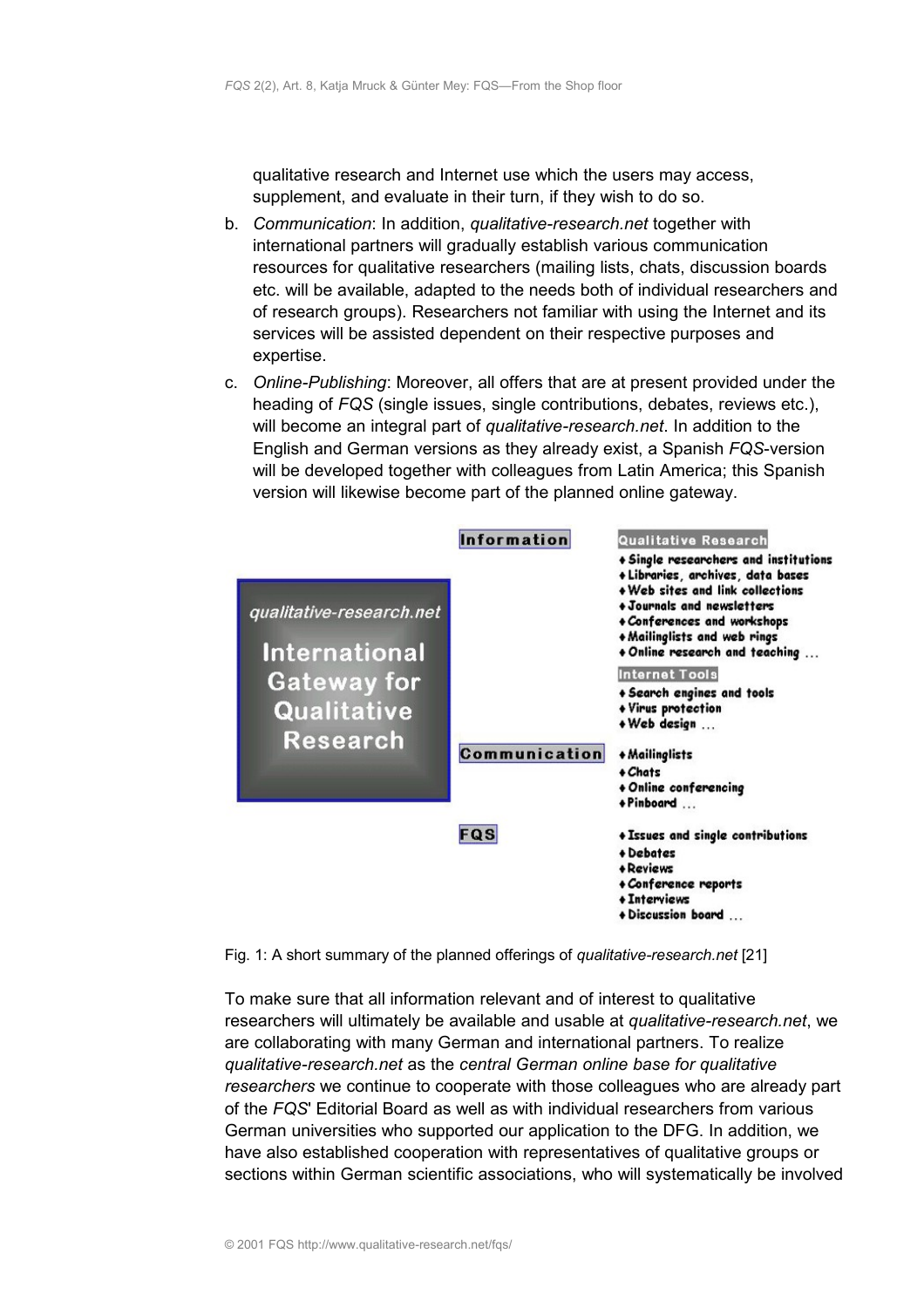in the design and development of *qualitative-research.net*. To date these include (among others):

- Winfried MAROTZKI, member of the Board of the *Deutsche Gesellschaft für Erziehungswissenschaft* (*DGfE*), and Peter ALHEIT on behalf of the Board of *DGfE's Kommission Biographieforschung*;
- members of the *Deutsche Gesellschaft für Soziologie*: Wolf-Dietrich BUKOW on behalf of the *Sektion Biographieforschung*, Hubert KNOBLAUCH, Ronald HITZLER, Anne HONER, Jo REICHERTZ and Werner SCHNEIDER, who constitute the Board of the *Sektion Wissenssoziologie*;
- Nicola DÖRING, who is responsible for the Internet presence of the *Fachgruppe Methoden* and who is a founding member of the Arbeitsgruppe *Online-Kommunikation* in the *Fachgruppe Medienpsychologie* of the *Deutsche Gesellschaft für Psychologie*;
- Jürgen SEEL on behalf of the Board of the *Neue Gesellschaft für Psychologie (NGfP)* and Jarg BERGOLD as Speaker of the *NGfP's Gruppe Methoden*, and
- Wolfgang TRESS, Chairman of the *Allgemeine Ärztliche Gesellschaft für Psychotherapie e.V.* [22]

In order to include the before mentioned groups, regular communication with these contact persons is essential. This in turn will be an important step towards making *qualitative-research.net* a useful and vivid place of exchange within the German qualitative research community. However, our efforts will not be limited to these persons and groups: other disciplines and scientific associations also comprise subsections with a primarily qualitative orientation; they, too, will be invited to join *qualitative-research.net*. [23]

The international standing of our project depends first on the cooperation—in some cases very close—with the members of the *FQS*-Editorial Board. Saul FUKS (Argentina) and Euclides SÀNCHEZ (Venezuela), our Regional Editors from Latin America, have begun to establish a Spanish language *FQS* version together with Jarg BERGOLD. A contract for cooperation between the *International Institute for Qualitative Methodology* (Canada) and the holders of *qualitative-research.net* is in the making. A close cooperation with the British *Qualitative Data Archival Resource Center* has been established, which, for example, led to the shared editorship of the [3rd](http://www.qualitative-research.net/fqs/fqs-e/inhalt3-00-e.htm) *[FQS](http://www.qualitative-research.net/fqs/fqs-e/inhalt3-00-e.htm)* [-Issue](http://www.qualitative-research.net/fqs/fqs-e/inhalt3-00-e.htm) (together with Susann KLUGE and Diane OPITZ) and to our participation in the initiation of the *International Network of Qualitative Data Archives* (*INQuaDA*). In addition, there are many contacts and first dialogues about possible collaborations e.g. with the editors of different German and international print and offline journals. [24]

Our main orientation while realizing *qualitative-research.net* will be—as it has been during our two-year work on *FQS*—to prevent it from becoming tied to specific ideological schools of thought and to strongly support a liberal and plural concept of qualitative research. We would love to make *qualitative-research.net* accessible as an information and communication platform—as a starting, nodal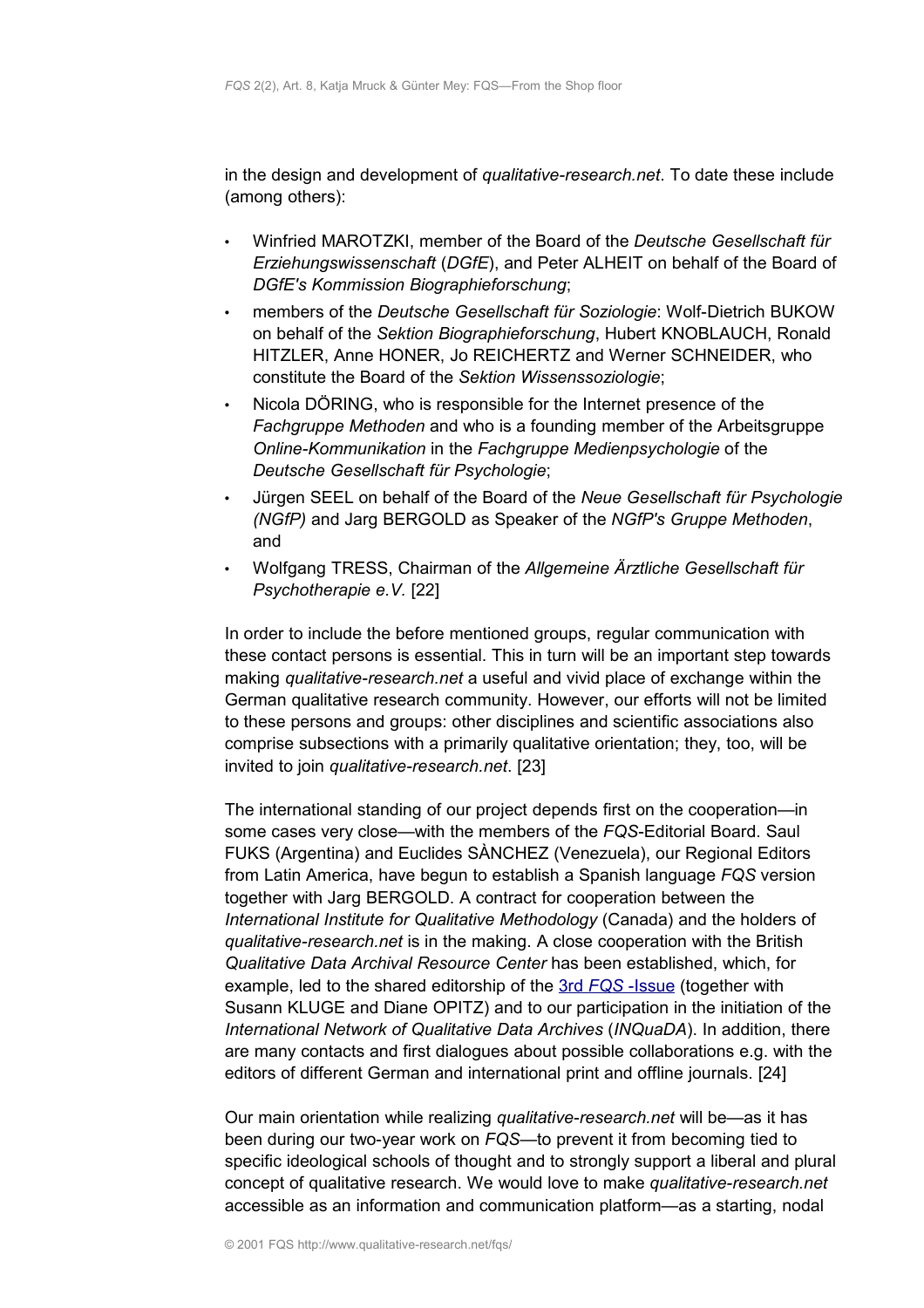point—for everyone, whether they work somewhere in the world as qualitative researchers or whether they are merely interested in one way or another of using qualitative methods. We will also continue our preference for being curious and open to new experiences, needs and so forth, and we want to continue to accept experiments, mistakes, or changes in order to make the virtual and non-virtual place *qualitative-research.net* as helpful and vivid as possible for everyone involved. We already expressed this wish concerning our work on and with *FQS* at a much earlier point in time in the following programmatic words:

"The quality and perspective of *FQS* as a provisionary—as a learning process open for mistakes and development which, insofar as possible, tries to be aware of and creatively active in the mere transfer of offline habits into the Internet—depends to a large amount on the participation of all persons associated with *FQS*. Together we would like to successively unfold and use all available online-resources for qualitative research. The term 'prosuming'—that means being a producer and a consumer of *FQS* at the same time—tries to capture the mutuality we are aiming at. Supporting and encouraging this is one of our main concerns." (MRUCK 2000a, para.21) [25]

Realizing such an orientation is not always an easy matter, and there may be rather unpleasant costs involved. This became obvious during the long period that elapsed between submitting our proposal and receiving approval in June 2001. Not all of us were able or wanted to engage in such an intensive project for so long; in some cases financial resources ended, in others, the continuous insecurity finally necessitated new career decisions. Thus, we lost some of those who had accompanied our way from the beginning. Especially worth mentioning are Gwen PENICHE, who was responsible for copy-editing the English version of *FQS* 1(1) and *FQS* 2(2). From the third *FQS* Issue onwards, Tina PATEL—again on a voluntary basis—took on the copy-editing for the following issues. Clemens POVEL contributed to *FQS* as webmaster, as a colleague, and as a friend, and without his efforts *FQS* would definitely not be what it is today. Holger LEIDIG will join as a technical assistant, and Birgit MATHISKE will support us in dealing with the growing amount of bureaucratic work which became necessary while running the pilot project—both had been observing our work benevolently, having been colleagues and friends for a long period of time, and we really appreciate it that they will join the team. [26]

We are aware of the fact that DFG funding will help us in important ways to extend and to further establish *qualitative-research.net*. But we are also aware of the fact that additional work and creativity will be necessary to realize *FQS* and *qualitativ-research.net* in close collaboration with many colleagues as a place for exchange, information, shared learning and teaching, and new forms of scholarly experiences. Some re-organization will be necessary for securing these goals within a broad international and interdisciplinary orientation. We want *qualitativeresearch.net* to exist not only as a concept, not only in the minds of people, not only by publishing contributions from different countries and disciplines and not only on the side of our recipients. To achieve this, we will successively invite new partners to join more closely the center of our work and of this busy, workintensive *and* joyful project. In doing this, we are looking forward to a lot of work,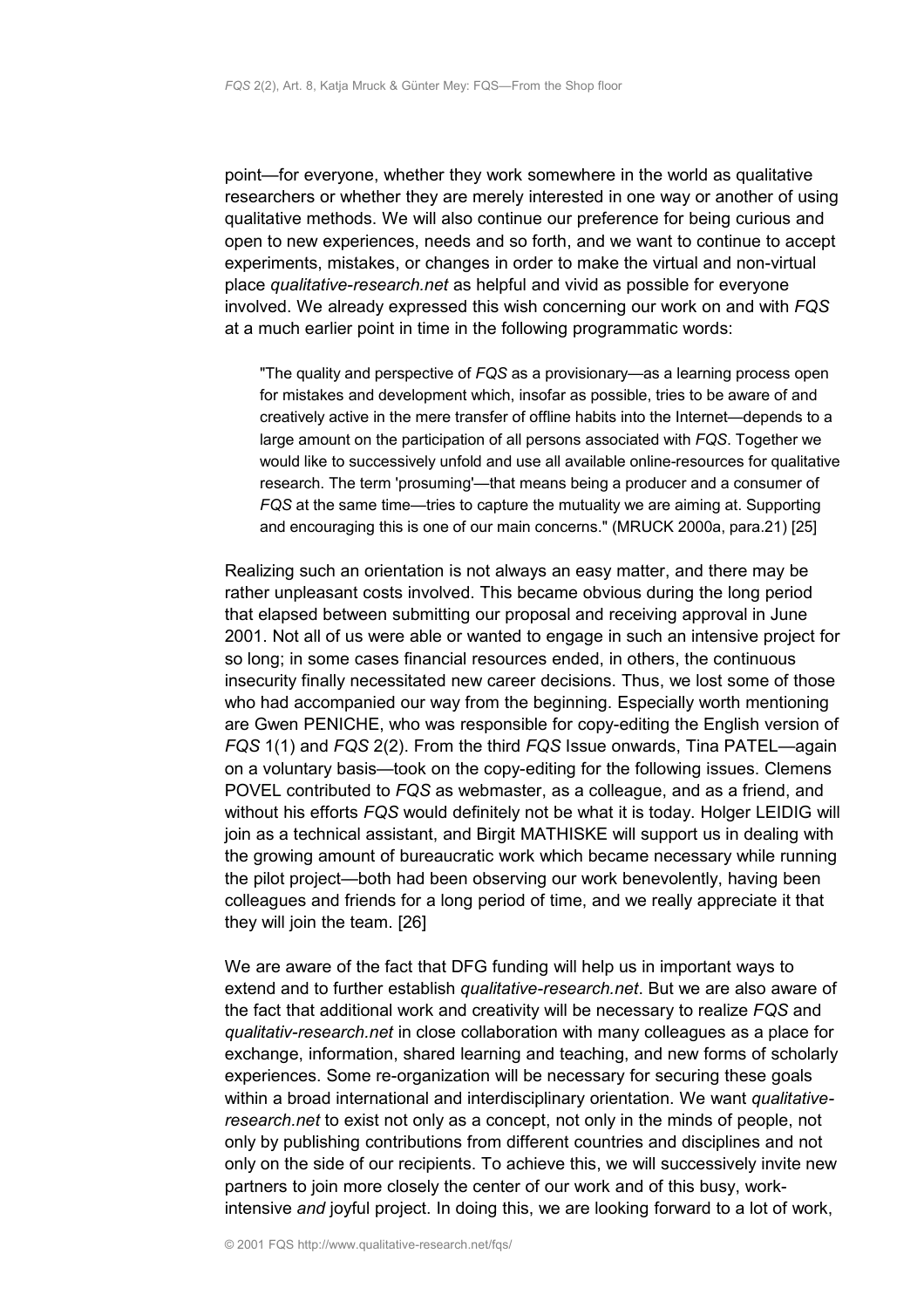to interesting debates on qualitative research, to warm and human ways of interacting and to thrilling and contemplative meetings not only in virtual rooms! [27]

#### <span id="page-11-0"></span>**5.** *FQS* **Reviews—About this Issue**

A decision had been necessary to publish an "Special Issue: *FQS* Reviews" instead of the originally planned "Interpretation—One text, different meanings". This was the case due to the problems and changes mentioned before, because of the special challenge such an issue on interpretation means<sup>[7](#page-11-1)</sup>, and because of the actual state of *FQS* Review. [28]

*FQS* Review started as a section of our online journal in June 2000, and since that time it is a permanent part of *FQS*. Review notes and review essays are published frequently in a separate format, even though they formally belong to the following issue. *FQS* 2(2) now indicates another way: In addition to the external reasons mentioned above, we would like to draw the attention of our readers closer to this section. In this way, we emphasize them as *contributions of their own right*, not only as marginal and of lesser scientific benefit, as they are often recognized in other contexts and journals (see more detailed the Editorial Note published in the third *FQS*-Issue; MEY 2000). [29]

Taking into account the 29 review notes and review essays, building the main corpus of *FQS* 2(2), we hopefully did some first steps towards such an—in our opinion: necessary—acknowledgment of book reviewing: Thus, besides the purely quantitative fact, that in one issue we are publishing more review notes and review essays than in all former issues altogether (N=18), we also stress a qualitative turn.<sup>[8](#page-11-2)</sup> Compared to the analyses and plans provided in *FQS* 1(3), now hopefully the profile of this section became clear. We will make this point more precise by discussing in a short way some of the newly published texts in the following. [30]

As one successful example for the perspectives we formulated for book reviewing in *FQS* we like to mention the review essay from [Michael DICK,](http://www.qualitative-research.net/fqs-texte/2-01/2-01review-dick-d.htm) who not limited himself to a short summary of a book and its main contents, but used the book

<span id="page-11-1"></span><sup>7</sup> We only shortly like to mention that the planned Issue "Interpretation—One text, different meanings" became a challenge, we did not imagine in the beginning and we did not feel prepared to cope with in an adequate way at this early time because of different reasons: So first of all, we had to find a consensus about the term "interpretation," acceptable for all involved —a really difficult and hard to realize task in regard to this term, so central for qualitative research and so overload with meanings itself. That we are not only editing a German, but also an English language journal, soon led to additional difficulties: What text should we use/what text should be offered so that authors from different countries and disciplines could provide their exemplification/meanings? A German one? An English one? What (methodological) consequences would result from a translation e.g. from German into English? How to handle the cultural embeddedness of texts? And should we really limit ourselves to *textual* data?

<span id="page-11-2"></span><sup>8</sup> According to MEY (2000, para.3), "reviews and review essays should fulfill three functions," namely: 1) the description of contents, so readers get a first impression of (and insight into) the topics presented in the media unit; 2) the review should contain a critical appreciation of the contents presented, i.e. it should be made clear to the reader to what extent the pursued objectives were fulfilled. To be able to unfold this critical appreciation, the review should 3) allow contextualizing, which requires a discussion—more or less—of the state of the art within the respective field the media unit belongs to.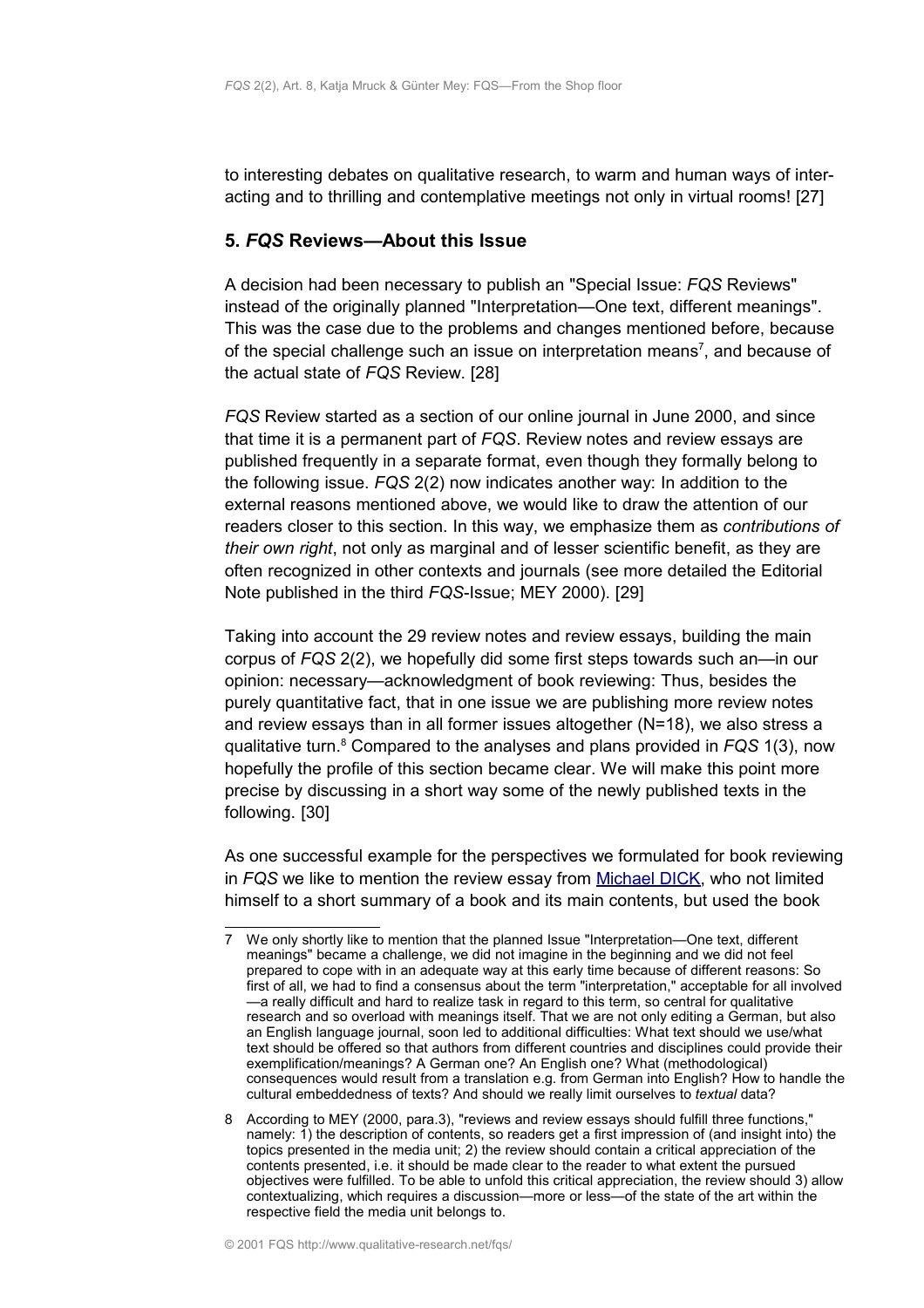reviewed ("Biographische Methoden in den Humanwissenschaften [Biographical methods in the Humanities]," edited by Gerd JÜTTEMANN and Hans THOMAE) for an evaluation of the actual state of the research field under consideration. Insofar DICK's review essay offers more than a comprehensive discussion of a book or of single contributions being part of a book; he uses the book for critical reflection, mentioning possible benefits and deficiencies, and in this way he opens the field for further discussion. [31]

Another important point is that reviewing always implies a personal statement from the respective reviewer—one beside other possible points of view, and the more explicitly, the better. In order to help this aspect of reviewing (researching, writing etc.) to become more visible, we decided to publish also reviews from different authors on one book/media unit. So already in *FQS* 1(3) two reviews on Clive SEALE's "The Quality of Qualitative Research" had been published [\(Louise](http://www.qualitative-research.net/fqs-texte/3-00/3-00review-corti-e.htm) [CORTI](http://www.qualitative-research.net/fqs-texte/3-00/3-00review-corti-e.htm) 2000 and [Udo KELLE](http://www.qualitative-research.net/fqs-texte/3-00/3-00review-kelle-d.htm) 2000), and in the future we will continue this effort by asking two and sometimes more reviewers to comment on one unit. [32]

Even if two reviewers—as for example [Angelika SCHWARZ](http://www.qualitative-research.net/fqs-texte/2-01/2-01review-schwarz-d.htm) and [Oliver GEDEN](http://www.qualitative-research.net/fqs-texte/2-01/2-01review-geden-d.htm) on "Die Stunde der Cultural Studies [The Time of Cultural Studies]" (LINDNER 2000)—are drawing rather similar conclusions, readers nevertheless become familiar with different focuses, criteria and concepts of evaluation, used by the single author. This e.g. proves true for two texts on Ralf BOHNSACK's "Rekonstruktive Sozialforschung [Social Research that re-constructs]," discussed within a review essay by [Carlos KÖLBL;](http://www.qualitative-research.net/fqs-texte/2-01/2-01review-koelbl-d.htm) a review note was written by [Michael](http://www.qualitative-research.net/fqs-texte/2-01/2-01review-kreuzer-d.htm) [KREUZER.](http://www.qualitative-research.net/fqs-texte/2-01/2-01review-kreuzer-d.htm) Obviously, there is a common denominator in the way both authors read BOHNSACK, but while KÖLBL felt disturbed by redundancies, KREUZER welcomed the same redundancies as helpful especially for novices in this field of research. As already mentioned for DICK, also KÖLBL's review essay not only provides a summary of the book's contents, but offers interesting statements towards the actual state of biographical research and in this way enriches further discussion. [33]

The difference between KÖLBL's text on one hand and KREUZER's on the other surely depends on the difference between the two kinds of reviews: review essays allow a more concrete and detailed reflection on the respective research field, on shortcomings and future perspectives (if the reviewers do chose the opportunity to work in this way). But meantime also review notes mostly are no longer limited to a short summary of a book or to shortly paraphrasing the table of contents: also many review notes help readers to get some first ideas of the respective field. Also, for some review notes the difference compared to review essays is quantitatively diminishing, so there are cases in which the old division we once introduced starting the section *FQS* Review seems not to work any longer: the future will show, if we are able to develop additional distinguishing and transparent criteria, helping our readers to anticipate what kind of text they could expect if a review note or if a review essay is announced. Towards the design we decided that starting with this fifth issue we condense both types of reviews: Both review notes *and* review essays are now available as HTML *and* as Adobe files. [34]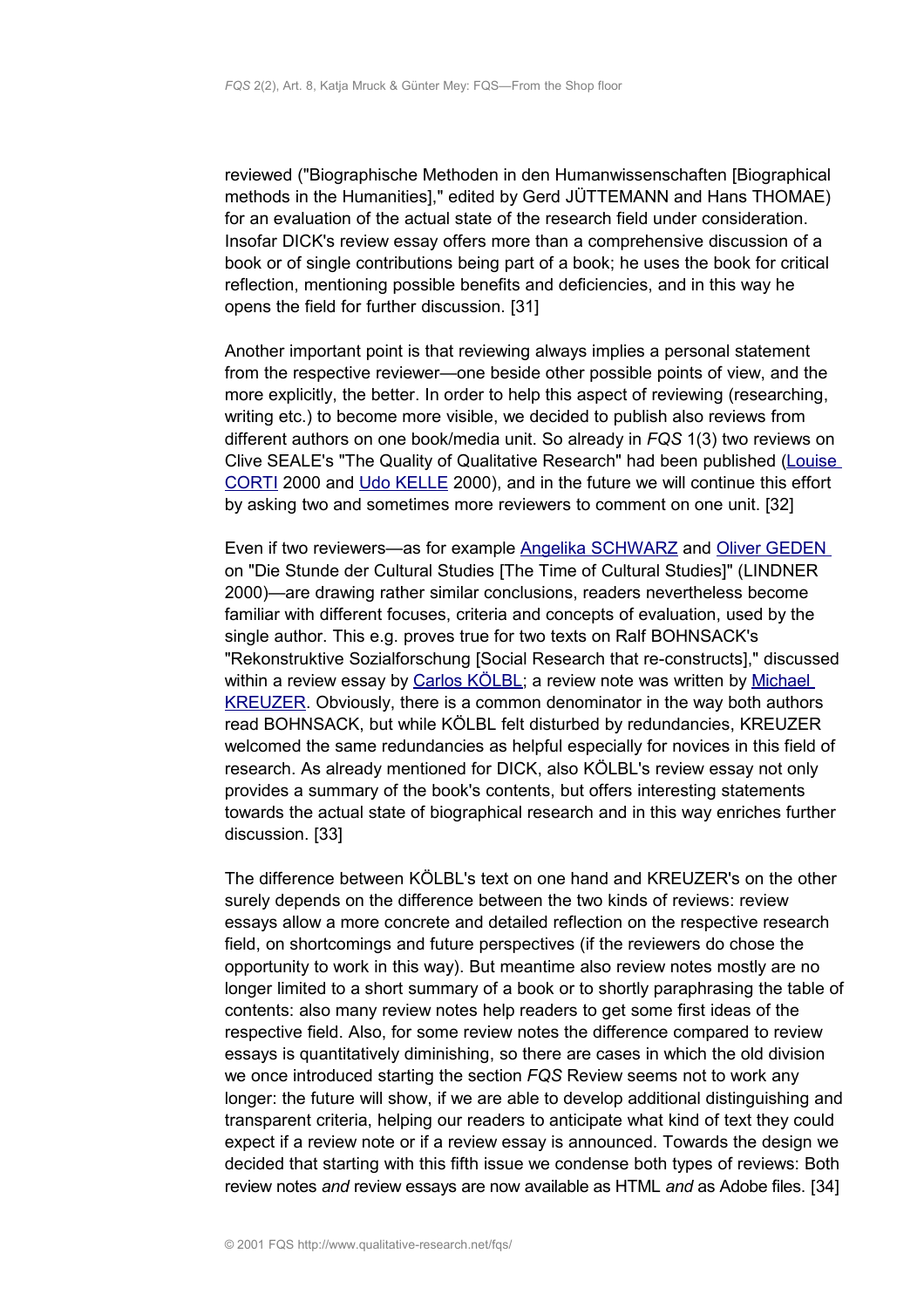As far as the design and as the relation between design and content is concerned, we like to draw your attention again to the review essay, [Michael](http://www.qualitative-research.net/fqs-texte/2-01/2-01review-roth-e.htm) [ROTH](http://www.qualitative-research.net/fqs-texte/2-01/2-01review-roth-e.htm) wrote for this issue: Within his review, ROTH dealt with three different books, each of one reviewed and available as a single file, but being at the same time part of the main text as supplements. This main text focuses on the question how the review essays, dependent on the concrete author, were created and how his understanding of the books developed. Using creative forms of writing, ROTH unfolds his understanding, his decisions, his kinds of regard *in front of* the reader, some times using dialogues e.g. between him and his alter ego or between him and other authors. The way he is doing this leads to the question of how to establish authority in scientific texts, important e.g. in ethnological debates. In our opinion, this is also rather important to be discussed in a more detailed way and systematically within the field of qualitative research, also with regard to possible consequences for new ways of writing qualitative inquiries (for examples, e.g. of using dialogues and other forms of writing experimentally, see also MRUCK 1999 or SHANK 2001; some insights into the "Kehrseite psychologischer Forschungsberichte [Drawbacks of psychological reports]" we tried to give elsewhere; MRUCK & MEY 1996). A forthcoming *FQS* issue "Writing Qualitative Inquiries," edited together with Michael ROTH, will provide methodological considerations as well as examples of writing qualitative inquiries differently, opening up possible new formats for scientific reports. [35]

Although we had only the chance to mention some of the reviews published in *FQS* 2(2) more explicitly, we nevertheless like to thank all those, who contributed to the issue: we are grateful to the authors who helped to sharpen the profile of the section *FQS* Review more than it had been possible in the past. And especially worth mentioning is the cooperative and constructive way many authors used our feedback to revise first drafts, e.g., by providing additional subheadings to clarify the structure of a contribution or by revising in the way we stressed before as important for reviews in *FQS* (though we dislike to "dictate" any strict framework: reviews as other contributions should grow up between the media unit under review, the concrete reviewer and his or her understanding of the text, and the addressees of his or her writing. [36]

Thus, we hope to present an interesting issue, which—as far as *FQS* Review is concerned—is departed into three main sections: The greatest number of reviews are belonging to the topic "Qualitative Research Methods and Methodology;" besides the texts already mentioned from ROTH, KÖLBL, KREUZER, and DICK review notes and review essays are available from [John GLASS,](http://www.qualitative-research.net/fqs-texte/2-01/2-01review-glass-e.htm) [Carlos KÖLBL](http://www.qualitative-research.net/fqs-texte/2-01/2-01review-koelblstraub-d.htm) [& Jürgen STRAUB,](http://www.qualitative-research.net/fqs-texte/2-01/2-01review-koelblstraub-d.htm) [Günter MEY,](http://www.qualitative-research.net/fqs-texte/2-01/2-01review-mey-d.htm) [Jan PRIBILSKY,](http://www.qualitative-research.net/fqs-texte/2-01/2-01review-pribilsky-e.htm) [Achim SEYFFARTH,](http://www.qualitative-research.net/fqs-texte/2-01/2-01review-seiffarth-d.htm) [Nicole](http://www.qualitative-research.net/fqs-texte/2-01/2-01review-westmarland-e.htm) [WESTMARLAND](http://www.qualitative-research.net/fqs-texte/2-01/2-01review-westmarland-e.htm) and [Andreas WITZEL.](http://www.qualitative-research.net/fqs-texte/2-01/2-01review-witzel-d.htm) [37]

To the topic "Online-Research / New Media" [Dagmar HOFFMANN,](http://www.qualitative-research.net/fqs-texte/2-01/2-01review-hoffmann-d.htm) [Andrea](http://www.qualitative-research.net/fqs-texte/2-01/2-01review-stoeckl-d.htm) [STÖCKL,](http://www.qualitative-research.net/fqs-texte/2-01/2-01review-stoeckl-d.htm) [Dietmar JANETZKO,](http://www.qualitative-research.net/fqs-texte/2-01/2-01review-janetzko-d.htm) [Martin WELKER](http://www.qualitative-research.net/fqs-texte/2-01/2-01review-welker-d.htm) and [Michael WYSTERSKI](http://www.qualitative-research.net/fqs-texte/2-01/2-01review-wysterski-d.htm) contributed. As editors of an *online* journal, we especially would welcome more reviews towards these topics in the future, helping to understand the challenges, problems and possibilities the Internet and new media are providing for qualitative research and teaching as well. [38]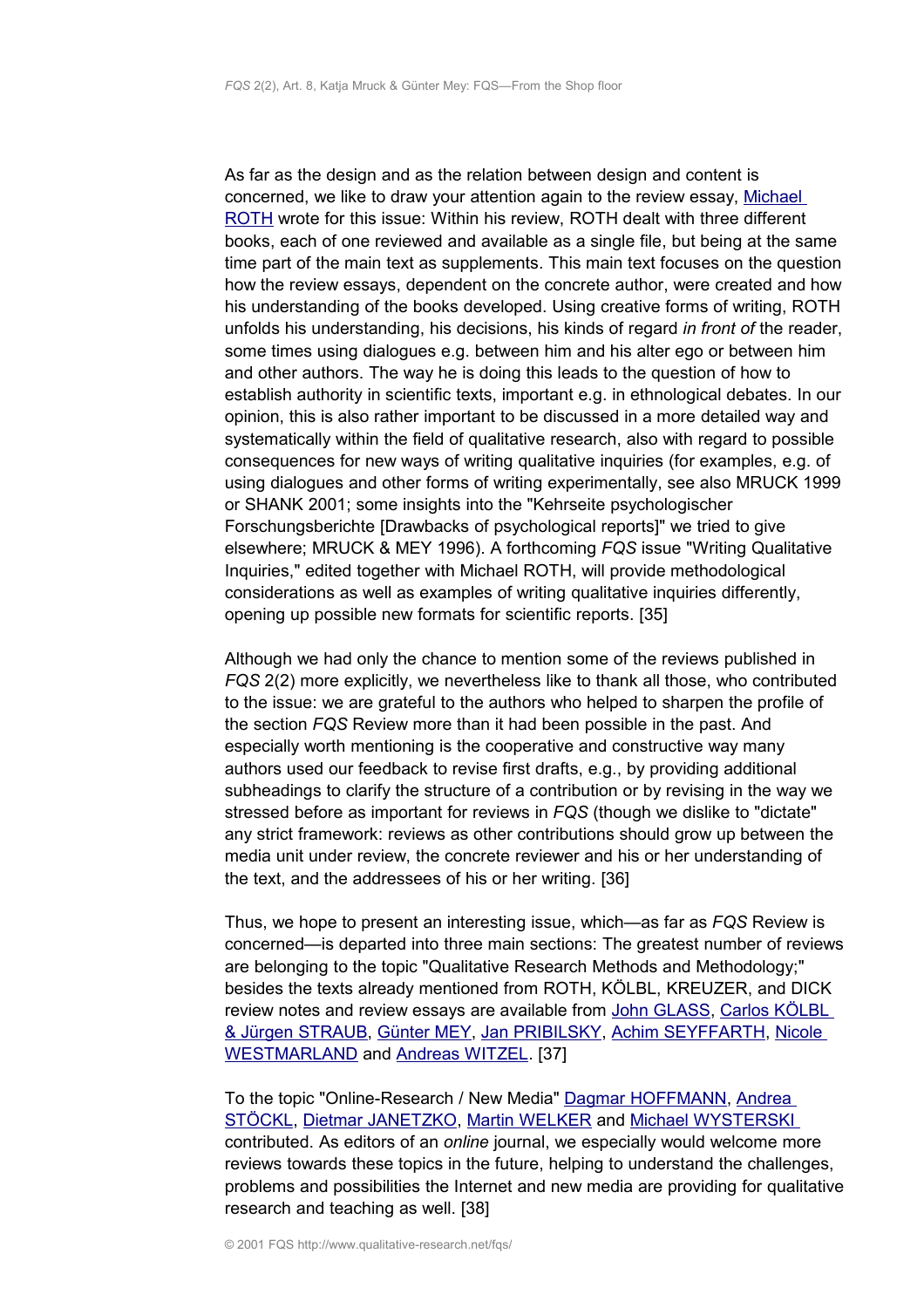Finally, the contributions from [Volker BARTH,](http://www.qualitative-research.net/fqs-texte/2-01/2-01review-barth-d.htm) [Oliver GEDEN,](http://www.qualitative-research.net/fqs-texte/2-01/2-01review-geden-d.htm) [Torsten JUNGE,](http://www.qualitative-research.net/fqs-texte/2-01/2-01review-junge-d.htm) [Angela SCHWARZ,](http://www.qualitative-research.net/fqs-texte/2-01/2-01review-schwarz-d.htm) [Angela KAUPP,](http://www.qualitative-research.net/fqs-texte/2-01/2-01review-kaupp-d.htm) [Günter MEY,](http://www.qualitative-research.net/fqs-texte/2-01/2-01review-mey2-d.htm) [Annett VOLMER,](http://www.qualitative-research.net/fqs-texte/2-01/2-01review-volmer-d.htm) [Gustav](http://www.qualitative-research.net/fqs-texte/2-01/2-01review-frank-d.htm) [FRANK,](http://www.qualitative-research.net/fqs-texte/2-01/2-01review-frank-d.htm) [Victoria HEGNER,](http://www.qualitative-research.net/fqs-texte/2-01/2-01review-hegner-d.htm) [Heiko DROSTE](http://www.qualitative-research.net/fqs-texte/2-01/2-01review-droste-d.htm) and [Mike WRIGLEY](http://www.qualitative-research.net/fqs-texte/2-01/2-01review-wrigley-e.htm) are concerned with questions, belonging to the field of "Body / Culture / Identity"; Tilmann WALTER even reviewed two books-Claudia BENTHIEN (1998): "Im Leibe wohnen. Literarische Imagologie und historische Anthropologie der Haut [Living in one's own body: Literal images and historical anthropology of the skin]," and [SCHMAUSER & NOLL](http://www.qualitative-research.net/fqs-texte/2-01/2-01review-walter2-d.htm) (1998): "Körperbewegungen und ihre Bedeutungen [Body movements and their meanings]." [39]

Although *FQS* 2(2) contains a relatively small number of English language reviews (a greater number will be available in the middle of this year; see [Reviews in preparation\)](http://www.qualitative-research.net/fqs/book-reviews/vorschau-review-e.htm), we hope that the scope of the issue is sufficiently interesting to invite the one or other (old or new) reader also to take a look at review notes and review essays, published in former issues (for further English language review essays see e.g. [Christopher J. COLVIN,](http://www.qualitative-research.net/fqs-texte/3-00/3-00review-colvin-e.htm) [Kip JONES,](http://www.qualitative-research.net/fqs-texte/3-00/3-00review-jones-e.htm) [Alfredo](http://www.qualitative-research.net/fqs-texte/3-00/3-00review-gaitan-e.htm) [GAITÁN,](http://www.qualitative-research.net/fqs-texte/3-00/3-00review-gaitan-e.htm) [Jaan VALSINER](http://www.qualitative-research.net/fqs-texte/1-01/1-01review-valsiner-e.htm) or [Nina LEONHARD,](http://www.qualitative-research.net/fqs-texte/2-00/2-00review-leonhard-e.htm) each one of them providing interesting points of view towards the field they are concerned with). [40]

As former issues, also *FQS* 2(2) comprises some selected single contributions: [Lisa BURKE & Monica MILLER](http://www.qualitative-research.net/fqs-texte/2-01/2-01burkemiller-e.htm) wrote an instructive text, probably interesting for novices, but not only for them, on "Phone Interviewing as a Means of Data Collection." [Georg PEEZ](http://www.qualitative-research.net/fqs-texte/2-01/2-01peez-e.htm) used an initiative to develop an art-server and analyzed e-mails to work out some central aspects of profession-related communication via the Internet. Within a very detailed contribution (the genesis of this contribution surely would be worth a more intensive analysis itself), Fritz SCHÜTZE gives an outline for the interpretation of autobiographical accounts of war experiences, using the example of the "Robert Rasmus" account in Studs TERKEL's book "The Good War. An Oral History of World War II". (The English text version will be available in the middle of June.) [41]

Also the *FQS*-Debate on the "Quality of Qualitative Research" is continued by contributions from [Andreas HUBER](http://www.qualitative-research.net/fqs-texte/2-01/2-01huber-e.htm) and from [Urs KIENER & Michael SCHANNE;](http://www.qualitative-research.net/fqs-texte/2-01/2-01kienerschanne-e.htm) during June, the moderators of the Debate, Franz BREUER and Jo REICHERTZ, will publish a provisional resume (for the Debate and its purposes see BREUER 2000). In this context, we like to announce a special issue, edited by Udo KELLE and published in the middle of 2002: Contributions within this issue partly will be revised versions of texts, prepared for the conference "Standards und Strategien zur Sicherung von Qualität und Validität in der qualitativen Sozialforschung [Standards and strategies of quality- and validity-checking within qualitative social research]," which took place at Mannheim, Germany in December 2000 and was organized by the ZUMA and the Section "Methods" of the Deutsche Gesellschaft für Soziologie. This issue will especially be important, as it helps us to open up the *FQS*-Debate also to the English speaking community. [42]

After this long prelude, we now invite you to an interesting and stimulating reading, and certainly, any comments on single contributions and/or on the whole issue are appreciated! [43]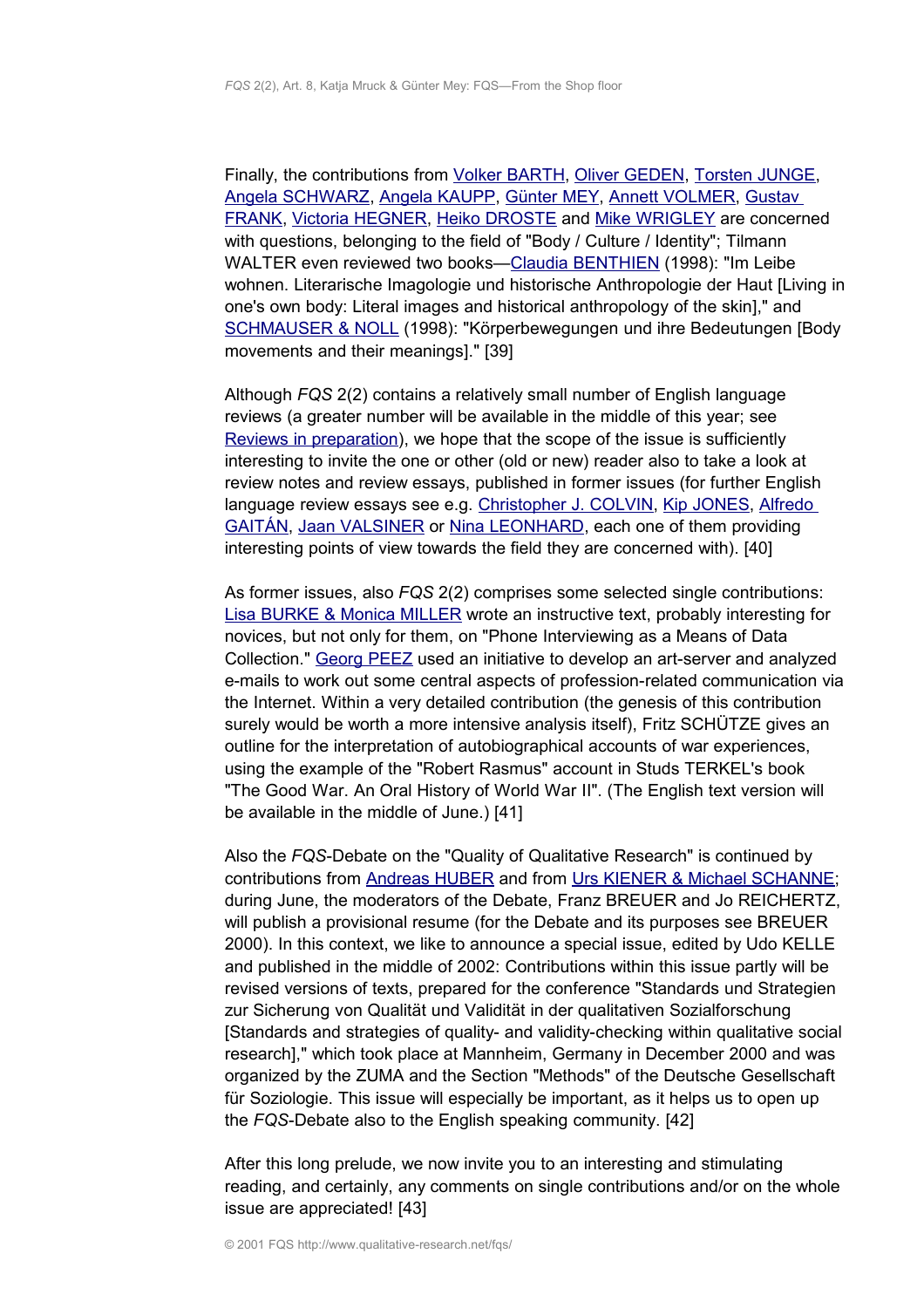#### <span id="page-15-1"></span>**Acknowledgment**

As we had to face unexpected problems on the side of our usual copy-editor, we searched for a solution that probably gave this English version of our text a kind of patchwork impression, being a sometimes thrilling, sometimes amusing characteristic of the whole project *FQS*. A British-Canadian-German collaboration started to revise our (in some regards) broken English, and we warmly like to thank Margrit SCHREIER, Kip JONES, Michael ROTH, Mechthild KIEGELMANN, and Karl PROKOPP for their wonderful and immediate support!

#### <span id="page-15-0"></span>**References**

[Breuer, Franz](http://www.qualitative-research.net/fqs/impressum/breuer-e.htm) (2000). Editorial Note, *FQS* Debate: "Quality of Qualitative Research" [5 Paragraphs]. *Forum Qualitative Sozialforschung / Forum Qualitative Social Research* (Online-Journal), *1*(2), Art. 31. Available at:<http://www.qualitative-research.net/fqs-texte/2-00/2-00debate-editorialnote-e.htm> [Date of access: May 31, 2001].

[Denzin, Norman K.](http://www.qualitative-research.net/fqs/beirat/denzin-e.htm) & Lincoln, Yvonna S. (2000) (Eds.). *The Handbook of Qualitative Research* (2nd ed.). Thousand Oaks, Ca.: Sage.

Flick, Uwe; von Kardorff, Ernst & Steinke, Ines (2000) (Eds.). *Qualitative Forschung. Ein Handbuch*. Reinbek: Rowohlt.

[Jüttemann, Gerd](http://www.qualitative-research.net/fqs/beirat/juettemann-e.htm) & Thomae, Hans (1999) (Eds.). *Biographische Methoden in Humanwissenschaften*. Weinheim: Beltz.

Krüger, Heinz-Hermann & [Marotzki, Winfried](http://www.qualitative-research.net/fqs/beirat/marotzki-e.htm) (1999) (Eds.). *Handbuch erziehungswissenschaftliche Biographieforschung*. Opladen: Leske + Budrich.

[Mey, Günter](http://www.qualitative-research.net/fqs/impressum/mey-e.htm) (2000). Editorial Note, Reevaluating Book Reviews: As Scientific Contributions [20 Paragraphs]. *Forum Qualitative Sozialforschung / Forum Qualitative Social Research* (OnlineJournal), 1(3), Art. 40. Available at: [http://www.qualitative-research.net/fqs-texte/3-00/3-00mey](http://www.qualitative-research.net/fqs-texte/3-00/3-00mey-e.htm)[e.htm](http://www.qualitative-research.net/fqs-texte/3-00/3-00mey-e.htm) [Date of access: May 31, 2001].

[Mruck, Katja](http://www.qualitative-research.net/fqs/impressum/mruck-e.htm) (1999). *"Stets ist es die Wahrheit, die über alles gebietet, doch ihre Bedeutung wandelt sich." Zur Konzeptualisierung von Forschungsobjekt, Forschungssubjekt und Forschungsprozeß in der Geschichte der Wissenschaften*. Münster: Lit.

Mruck, Katja (2000a). *FQS*—Idea, Realization, Future Perspectives [25 Paragraphs]. *Forum Qualitative Sozialforschung / Forum: Qualitative Social Research* [On-line Journal], *1*(1), Art. 1. Available at:<http://www.qualitative-research.net/fqs-texte/1-00/1-00hrsg1-e.htm>[Date of access: May 31, 2001].

Mruck, Katja (2000b). Qualitative Research Networking: *FQS* as an Example [16 Paragraphs]. *Forum Qualitative Sozialforschung / Forum Qualitative Social Research* (Online-Journal), 1(3), Art. 34. Available at:<http://www.qualitative-research.net/fqs-texte/3-00/3-00mruck-e.htm>[Date of access: May 31, 2001].

Mruck, Katja & Mey, Günter (1996b). *Überlegungen zu qualitativer Methodologie und qualitativer Forschungspraxis – die Kehrseite psychologischer Forschungsberichte*. Forschungsbericht aus dem Institut für Psychologie der TU Berlin, Nr. 1/96. Available at: [http://userpage.fu](http://userpage.fu-berlin.de/~mruck/Ber-96-1.html)[berlin.de/~mruck/Ber-96-1.html](http://userpage.fu-berlin.de/~mruck/Ber-96-1.html) [Date of access: May 31, 2001].

Peniche, Gwen & [Bergold, Jarg](http://www.qualitative-research.net/fqs/impressum/bergold-e.htm) (2000). Peer-Reviewing [20 Paragraphs]. *Forum Qualitative Sozialforschung / Forum: Qualitative Social Research* [On-line Journal], *1*(1), Art. 30. Available at: <http://www.qualitative-research.net/fqs-texte/1-00/1-00penichebergold-e.htm>[Date of access: May 31, 2001].

Shank, Gary (2001). It's Logic in Practice, My Dear Watson: An Imaginary Memoir from Beyond the Grave [96 Paragraphs]. *Forum Qualitative Sozialforschung / Forum: Qualitative Social Research* [On-line Journal], *1*(1), Art. 9. Available at: [http://www.qualitative-research.net/fqs](http://www.qualitative-research.net/fqs-texte/1-01/1-01shank-e.htm)[texte/1-01/1-01shank-e.htm](http://www.qualitative-research.net/fqs-texte/1-01/1-01shank-e.htm) [Date of access: May 31, 2001].